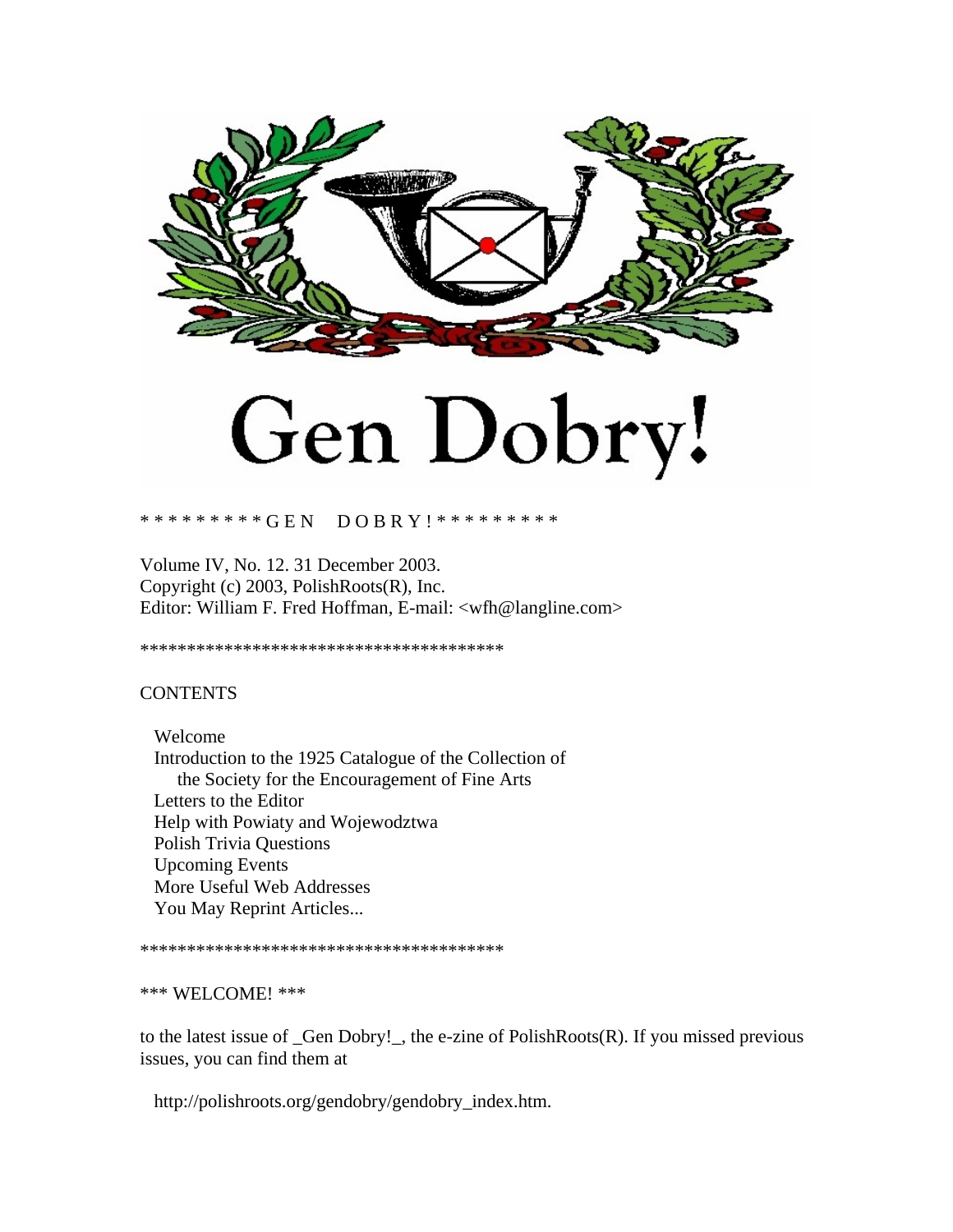Don't forget to visit PolishRoots.org, the sponsor of \_Gen Dobry!\_, and take advantage of the many resources offered there. An easy way to keep up with all the latest additions to the site is to visit the "Recent Updates" page at:

http://www.polishroots.org/news.htm

Oh, yes, I forgot -- Szczesliwego Nowego Roku!

\*\*\*\*\*\*\*\*\*\*\*\*\*\*\*\*\*\*\*\*\*\*\*\*\*\*\*\*\*\*\*\*\*\*\*\*\*\*\*

## \*\*\* INTRODUCTION TO THE 1925 CATALOGUE OF THE COLLECTION OF THE SOCIETY FOR THE ENCOURAGEMENT OF FINE ARTS \*\*\*

Translated for PolishRoots by Michalina Byra, Warsaw

 [Editor -- As many of you will note, this subject is not closely connected with genealogy. Still, it may be one you'll find interesting. We tend to assume our ancestors were peasants, and certainly uneducated peasants did comprise a very large percentage of Polish immigrants. (That they were uneducated doesn't mean for a second they weren't bright people, of course; they just had little opportunity for formal schooling).

 [But never forget that no small number of these Polish immigrants were educated, cultured people. The information found below, and on the PolishRoots page on this subject at http://www.polishroots.org/databases/warsaw\_finearts.htm -- which includes a list of biographies of 250 artists -- may very well help you find links to ancestors who were figures of importance in Polish-American cultural life. (For information on Polish literary culture in America, check out Karen Majewski's book \_Traitors and True Poles: Narrating a Polish-American Identity, 1880-1939, ISBN 0-8214-1740-4).

 [Anyway, take a moment and read this if you have any interest in Polish art, in Poland and elsewhere. You never know what's going to open a door for you!]

## \* INTRODUCTION \*

The Towarzystwo Zachety Sztuk Pieknych [The Society for the Encouragement of Fine Arts] was founded in 1860 and existed until 1939 (beginning during the time when Poland was partitioned). Its aim was to popularize and promote Polish art, to organize educational activities, help artists, organize exhibits, build up the collection of Polish art (purchasing works of art), give stipends to young artists, and engage in publishing activity. The collection of this Society's paintings was moved after the war to the National Museum in Warsaw, forming the national collection of Polish paintings. In 1900, the Society's seat was erected, and a neo-renaissance palace, which survived the war (one of the very few buildings not destroyed during World War II -- see photo on the Webpage mentioned above).

The Society was reactivated in 1990, and now its official name is Towarzystwo Zachety Sztuk Pieknych przy Galerii Zacheta [Society for the Encouragement of Fine Arts at the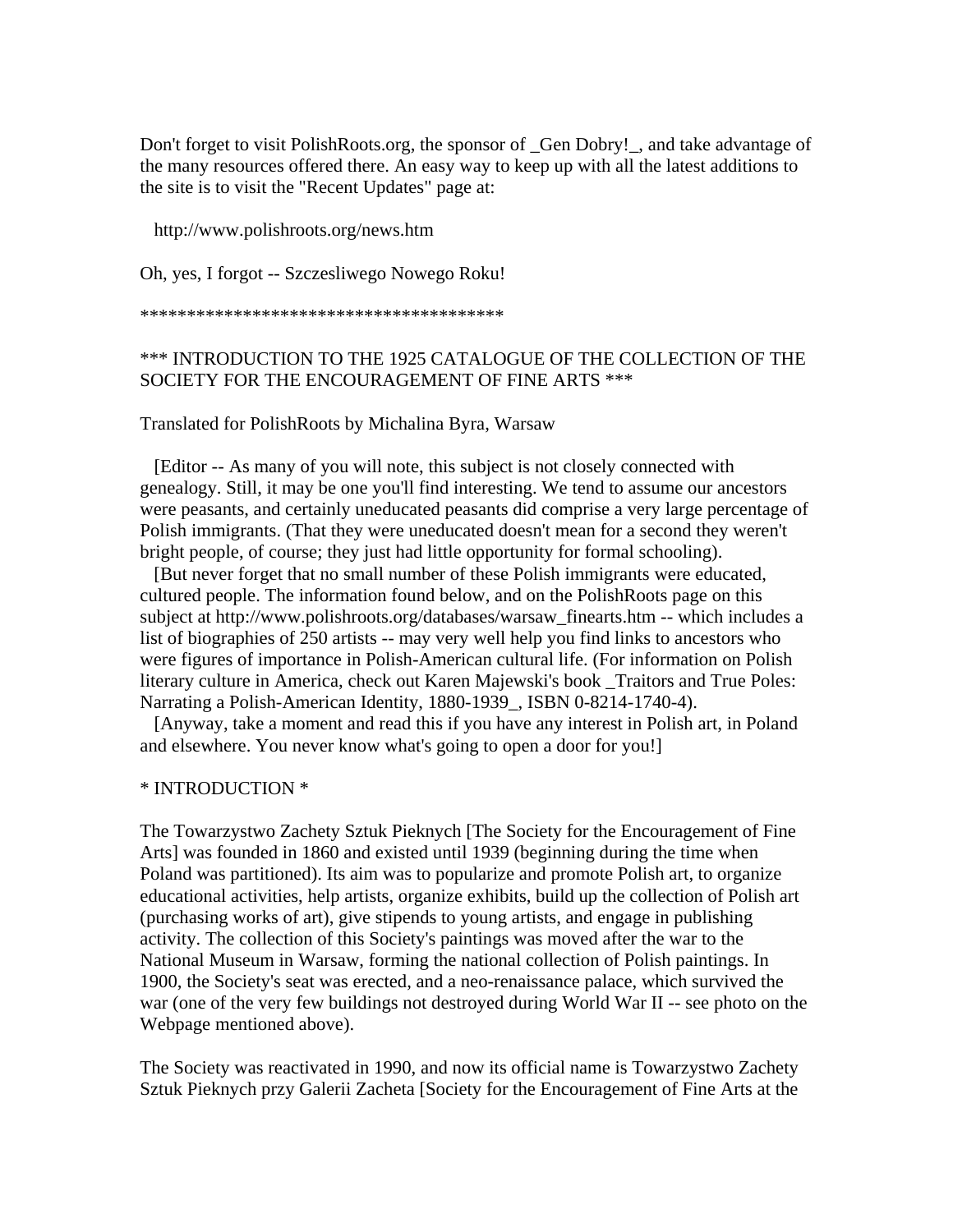Zacheta Gallery]. This art gallery has become renowned in Poland.

# \* THE SOCIETY'S BEGINNING \*

The Society for the Encouragement of Fine Arts (Towarzystwo Zachety) came into existence as an expression of the nationwide patriotic feeling which manifested itself with greater intensity than ever before during the period before the uprising of 1863. It was a public feeling that combined the mood of the time with developments in art, i.e. the growth of artistic production which could be observed as early as the first years of the second half of the 19th century. It was then that the fine arts, and especially painting, gained new importance, focusing in itself the creative reflex as well as a greater and greater number of noted talents.

Piotr Michalowski and Henryk Rodakowski paved the way for Polish painting abroad, whereas in Poland several of Piwarski's young pupils started their career as painters drawing their inspiration from Polish folk traditions.

This epoch witnessed the emergence of works of art produced by outstanding Polish painters who were soon to enter the worldwide arena. The works reached deep into the heart of the national spirit, and, by means of their beauty, exerted influence on vast circles of the society.

The Society began its activity by answering the need of the moment, and thus it became a link between Polish art that was flowering at the time and a general public that had become more and more aware of it.

The idea of building up the museum collection of Polish art was implemented with the founding of Towarzystwo Zachety. Its founders, from the very start, were driven by the need to create a museum, and this task was included in the Society's charter.

## \* THE SOCIETY GROWS \*

The newly established Society was offered the painting "Zgon Barbary" (The Demise of Barbara) by Jozef Simmler, which formed the nucleus of Zacheta's museum collection. This famous and impressive painting was purchased from its creator by a group of Zacheta's friends on the initiative of two committee members, Baron Edward Rastawiecki and Aleksander Przezdziecki. It became the cornerstone of the future Museum. Afterwards, the following made donations: Kazimierz Podhorski, Kazimierz Przyszychowski, Leopold Burczak Abramowicz (who donated 14 paintings), Adolf Kurtz, Stanislaw Kostrowicki, Alfred Schouppe, Roman Wierzchlejski, the families of artists who passed away, and finally the artists themselves, who eagerly donated their self-portraits. The collection grew up gradually, but very slowly, in spite of the fact that subsequent committees purchased outstanding works of art as opportunity permitted. Proof that the collection was being built up steadily and slowly is the fact that the works of art acquired could be listed in the annual report of the Society for over 20 years (from the time the Society was established up to the end of 1883).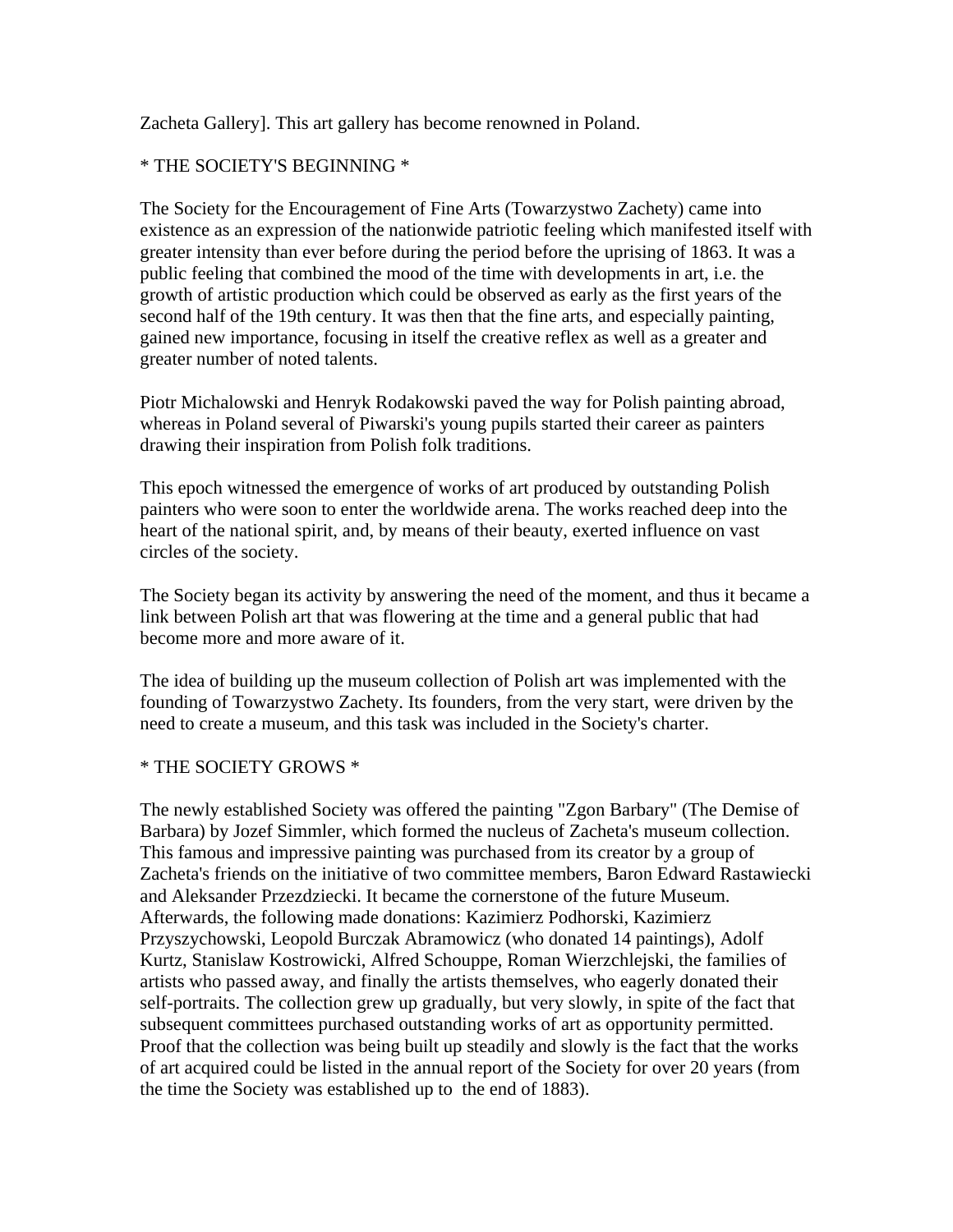An epoch-making event in the history of Zacheta's museum collections was the purchase of Matejko's painting "The battle of Grunwald" for 25,000 rubles. That painting was bought on the initiative of the president at the time, Doctor Benni, and with the funds raised by the friends of the Society. Twenty-three works of art by other artists were also purchased with these funds. The collection was called "The Museum of Fine Arts", and it bore a disclaimer that the Society was not allowed to resell or deposit them. The museum started to grow rapidly when its building was erected and when Ludwika Gorecka, nee Linda, bequeathed a building bordering on the edifice of Zacheta especially to the museum. Since then, numerous collections had been donated. They were the collections of: L. Norblin, Bardzki, Bloch, the Counts Czosnowski, Doctor Hassewicz, Wislicki, Malachowska, Doctor Checichowski, F.Gebethner; as well as gifts from the families of deceased artists: Siemiradzki, Maszynski, Lesser, Simmler, Czachorski, and many others.

## \* RECENT DEVELOPMENTS \*

During recent years also the funds allocated to purchasing works of art for the Museum have been growing. It has become customary to purchase the more outstanding works of art after the death of their creators and to ensure that great artists are adequately represented in the collection. The Museum holds works by: Matejko, Siemiradzki, Brandt, Chelmonski, Aleksander and Maksymilian Gierymski, Kossak, Rygier, Malczewski, Falat, Wyczolkowski, and nearly all contemporary artists.

Presently, the lack of enough space constitutes an obstacle to the Museum's further growth. It is already hard to house all those works of art. The planned extension of the building will provide a remedy. In any case, the collection, as it is now, is extremely rich, and it wholly reflects our contemporary art history as well as its historical development.

 [Editor -- Remember that this article was written in 1925. So when the author refers to "contemporary" art and artists, it refers to that time frame.]

\*\*\*\*\*\*\*\*\*\*\*\*\*\*\*\*\*\*\*\*\*\*\*\*\*\*\*\*\*\*\*\*\*\*\*\*\*\*\*

### \*\*\* LETTERS TO THE EDITOR \*\*\*

Subject: Shrines Website

Thank you for another great issue of \_Gen Dobry!\_. I always seem to find a great website to visit each month. This last issue had a website from Andy Jendrzejewski [http://www.kapliczki.tc.pl/kapliczki.html], the shrines of the countryside of Poland. When I visited the site, I clicked onto Mazowsze. What should appear but my father's village, Nick kolo Lidzbarka! There was a shrine to St. John Nepomucene. I don't recall ever having been in a church by that name. Will now have to learn more about this saint and why he would have been so important to this little village.

I did leave a note at the website, thanking the photographer for the photo. Thanks to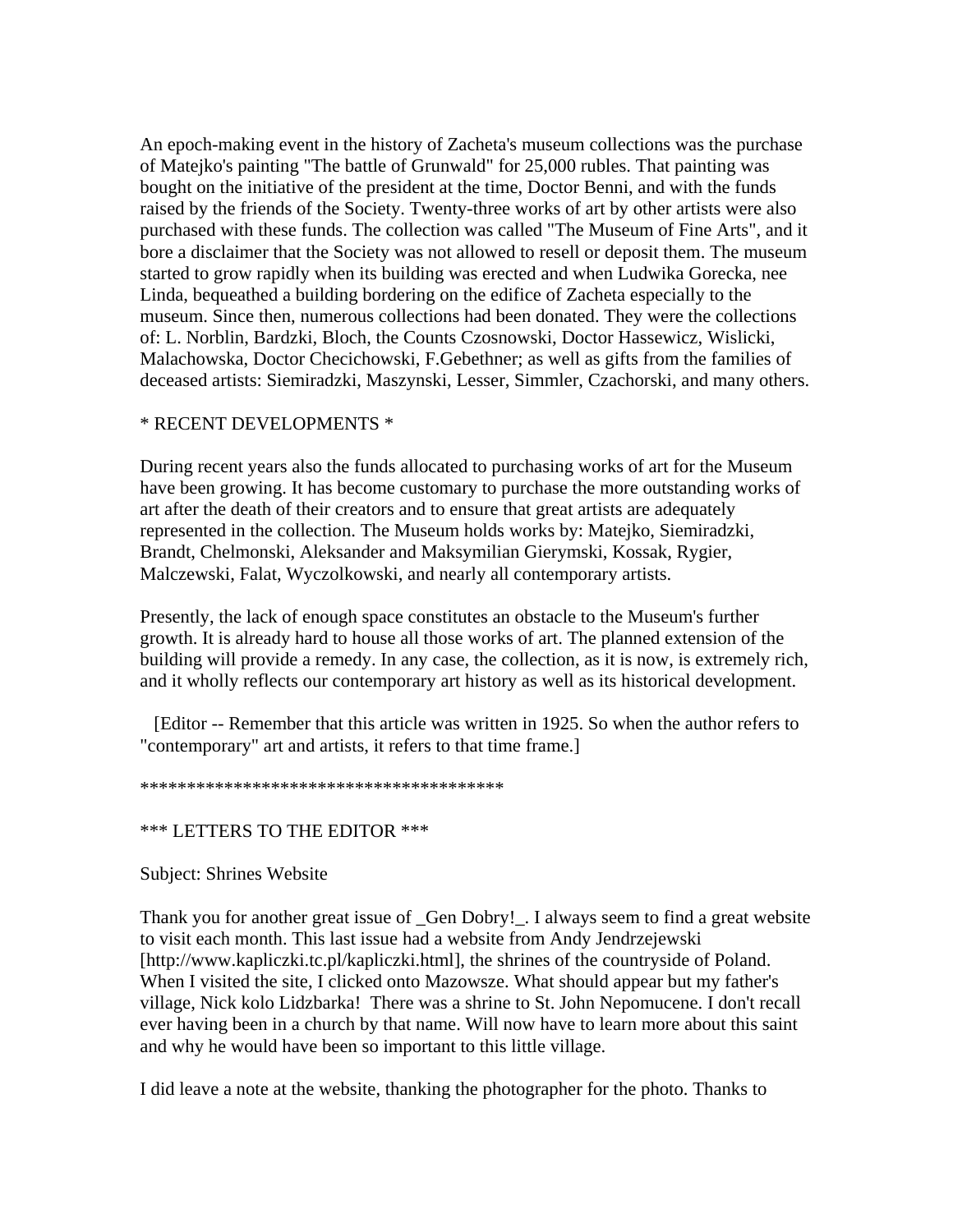Andy also for passing on this website.

Armela Hammes <armelahammes@att.net>

 [Editor -- I'm very pleased that you usually find something worth checking in each issue. That's what I'm trying to do, and it's a pleasure to hear from someone who thinks I'm succeeding. I especially love it when people say I helped them find something directly connected with their families, as in this case with your finding the link with your father's village. It makes my day to hear that!

-----

-----

Subject: Polish dictionaries

I enjoyed your article on Polish-English dictionaries in the November 2003 issue of \_Gen Dobry!\_. Regarding the 2-volume New Kosciuszko Foundation Dictionary (English-Polish, Polish-English), I ordered it from my favorite source of Polish books, Polonia Bookstore at http://www.polonia.com. It cost \$100.00 plus \$10.00 shipping for a total of \$110.00. It took less than a week to arrive, and yes, it does include the CD version of the book. I bought the dictionary mainly to get the CD.

Unfortunately, there's bad news for us Macintosh users. The CD is Windows only. It won't work on either my desktop or laptop, both of which are Macs. Hopefully, some of my computer geek buddies can help me overcome this hurdle, because I'd love to use it in my laptop when I'm traveling.

Ken Choromanski <Kenchorski@aol.com>

 [Editor -- I did not realize the CD is Windows only. I am surprised; you would think people publishing reference works would realize the Mac market for such works should not be overlooked! I hope your friends can help you get that CD working. I find it very handy, and it'd be a shame if you couldn't use it, too.]

Subject: Polish-English / English-Polish Dictionaries

I believe I picked up Collins Polish>English & English>Polish Dictionary, First Edition (Bank of English) Polska Oficyna Wydawnicza, Editor-in-chief Prof. Jacek Fisiak (2 volume set, ISBN 0 00 470529-7), two years ago for approximately \$29 US dollars through http://www.amazon.co.uk.

Can't vouch for how good it is as I have not used it much. I am not sure if this is the one you referenced toward the end of your article.

I believe it comes on CD also, don't quite remember.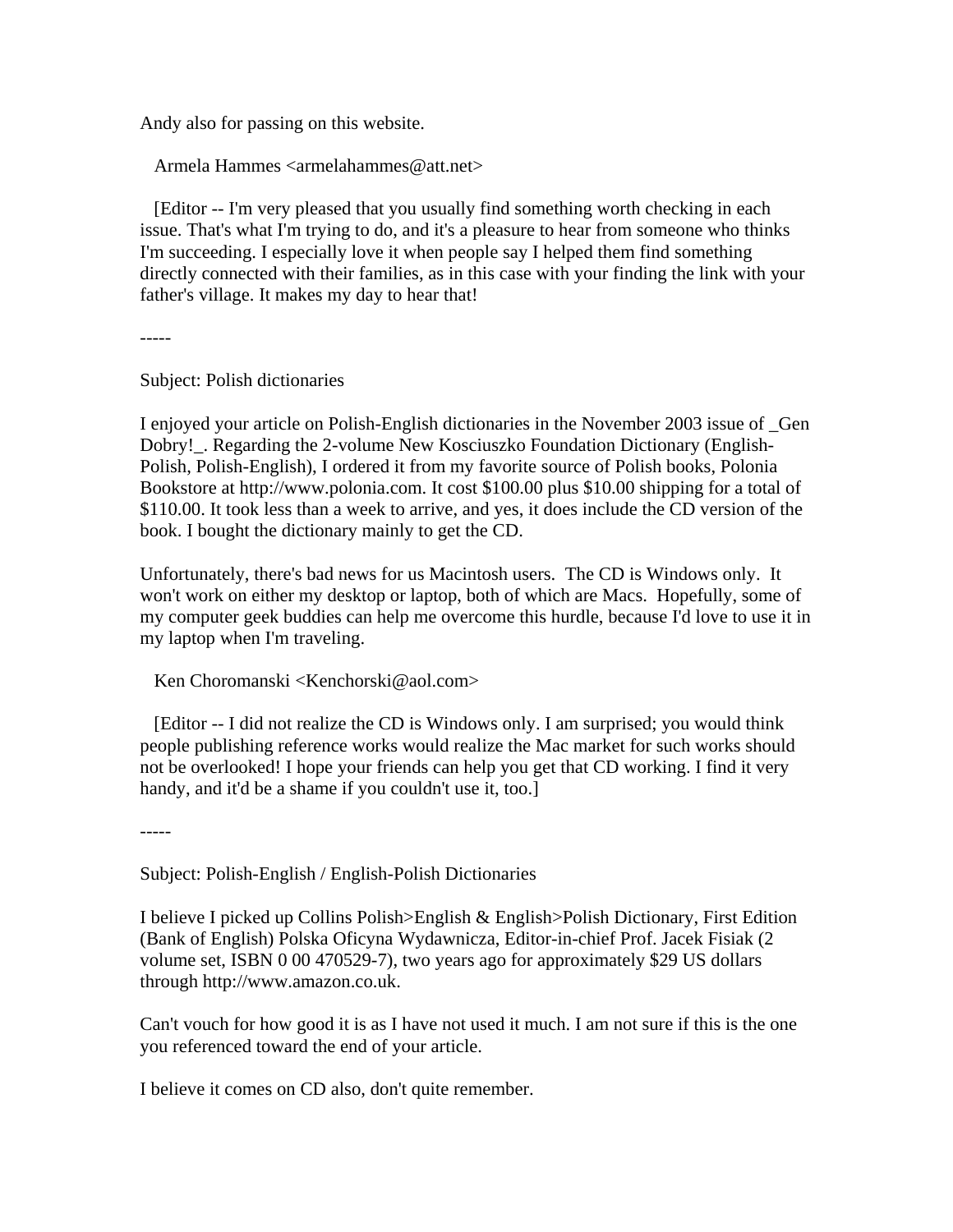Ed Potereiko <epotereiko2@hotmail.com>

 [Editor -- I don't think is exactly the same one I mentioned, but it's probably similar. It's certainly worth mentioning to our readers, giving them one more item to check out.]

-----

Subject: Polish translation aids

I've been reading last issue of \_Gen Dobry!\_ and I'd like to send you this link:

http://www.freelanguagetranslation.net

It's a very useful (for me, at least :D) translation aid from/to several languages. But if you translate from Polish to Spanish, for example, it couldn't be as good as if you did it Polish to English. If it's useful for some, I usually check the translation that the Internet source in this way: I write in English and then translate to Polish. And then I translate the Polish text I got to English ... if the result I got is close to the original, I think the Polish text is right.

Adrian Pajakiewicz <pajakiewicz@ciudad.com.ar>

 [Editor -- Yes, it's a good idea to double-check translations this way. Online translation aids are a mixed bag -- sometimes they give you something useful, sometimes not. Adrian is smart to use this method, to get at least some approximate idea of how accurate the translation is.

 [Incidentally, some may find this site hard to connect to. The first time I tried I couldn't get on. But if you try again later you should be able to connect. Thanks to Adrian for passing this information along.]

-----

Subject: Poles in Latvia

In the course of my research in my family history the possibility they came from far northeastern Vilna gubernia (now part of Latvia) aroused my curiosity. I discovered the following page on the net: http://www.latinst.lv/n\_minorities/poles.htm, entitled "Poles In Latvia," that provides a good background on the subject. Other searches discovered there exists a strong Polish minority in the southeastern part of the country. Anyone interested should search for Latgale.

This is especially significant to me since the potential cousin in Belarus who I am comparing my DNA with is from just the other side of the Latvia/Belarus border from the Latgale region. Also, my surname Klemanowicz, is derived from Kleman. The article Poles in Latvia notes, "The Polish nobility in Latgale consisted mainly of polonised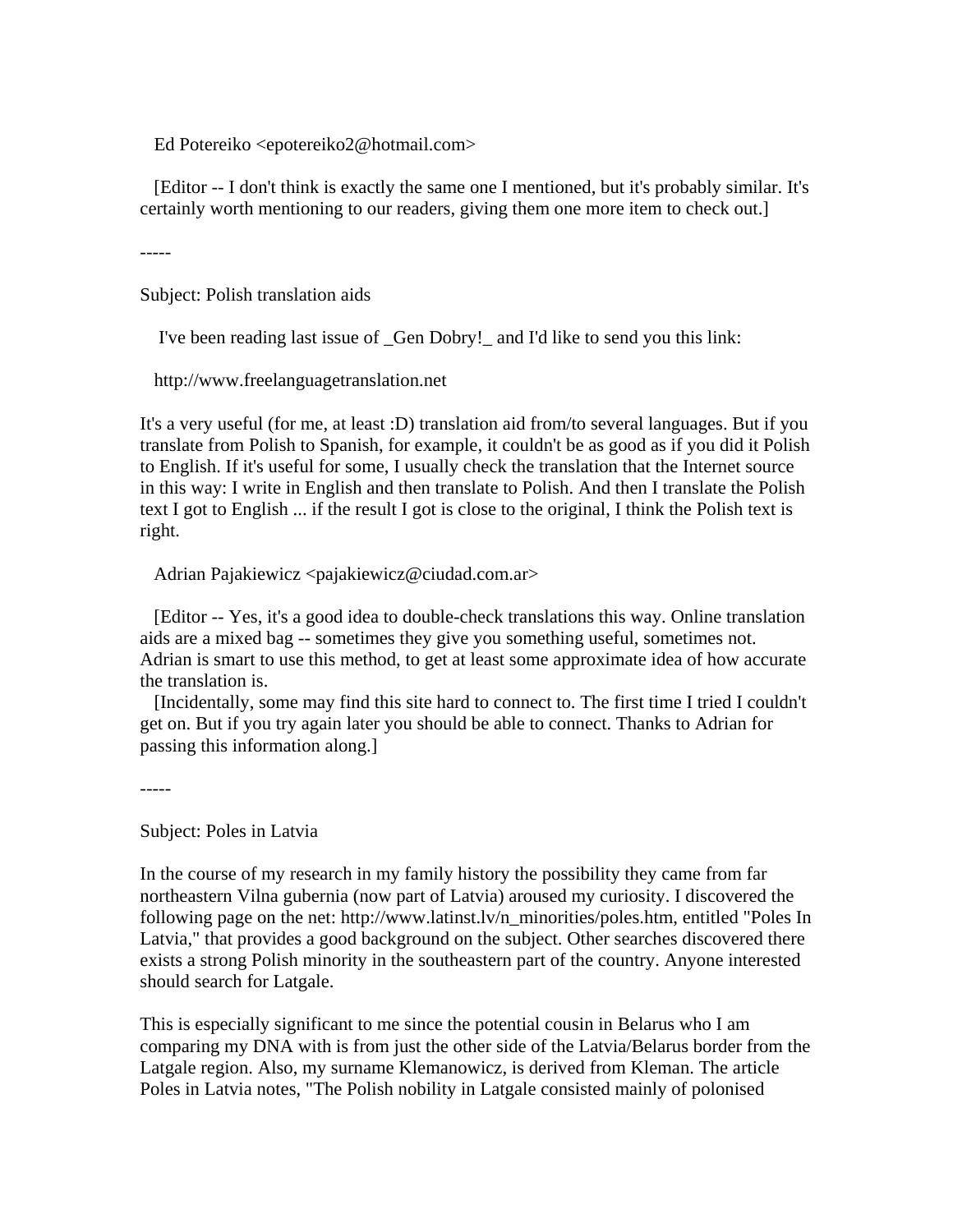descendants of former German Knights of the Livonian Order, ..." Kleman is an obvious Germanic form.

For now I am hopeful the Y-chromosome tests prove a match with my cousins. I've already matched with an unknown person in Latvia from their European database.

I hope that some of the above will prove of interest to some of your readers. We tend to forget that countries like Latvia were under Polish influence for over 300 years.

Stanley Klemanowicz <stanklem@msn.com>

 [Editor -- Excellent point! Poles did indeed live in Latvia and play a role in that country's history. Your comments may help some of our readers ... Incidentally, in a later note Stanley said it turned out the DNA tests showed no link. But he's still glad he had the test done. We sometimes forget, even negative results are valuable. The more false leads we eliminate, the closer we come to finding the true leads that will take us somewhere.]

-----

Subject: Follow-up to Ceil Jensen's article

BTW, here's a follow up to the Nov. 2003 \_Gen Dobry!\_ Tczew/ Wendt article regarding my meeting with a Wendt family in Poland. Since they had a birth out of wedlock I had to eliminate the DNA testing and had to prove it with traditional research. I found out that we really are related. I had to go back to the late 1700s to identify our mutual ancestors: Antoni and Jacob Wenta who were brothers. Our mutual ancestor Pawel Wenta was born ~ 1736. Funky!

Strange to think that this family is a branch of my own.

Ceil Wendt (Wenta) Jensen <cjensen@mipolonia.net>

\*\*\*\*\*\*\*\*\*\*\*\*\*\*\*\*\*\*\*\*\*\*\*\*\*\*\*\*\*\*\*\*\*\*\*\*\*\*\*

# \*\*\* HELP WITH POWIATY AND WOJEWODZTWA \*\*\*

by Debbie Greenlee <daveg@airmail.net>

 [Editor -- Debbie Greenlee posted this note on the Poland-Roots mailing list. It gives some help with the administrative divisions of Poland, dealing with which can present a formidable challenge for newbies who find out some info on where their ancestors came from, but can't make sense of it. Debbie's pointers may look confusing, but I think with a little practice you will find them very helpful.]

We don't talk much about \_powiaty\_ [counties, singular \_powiat\_], so you may not know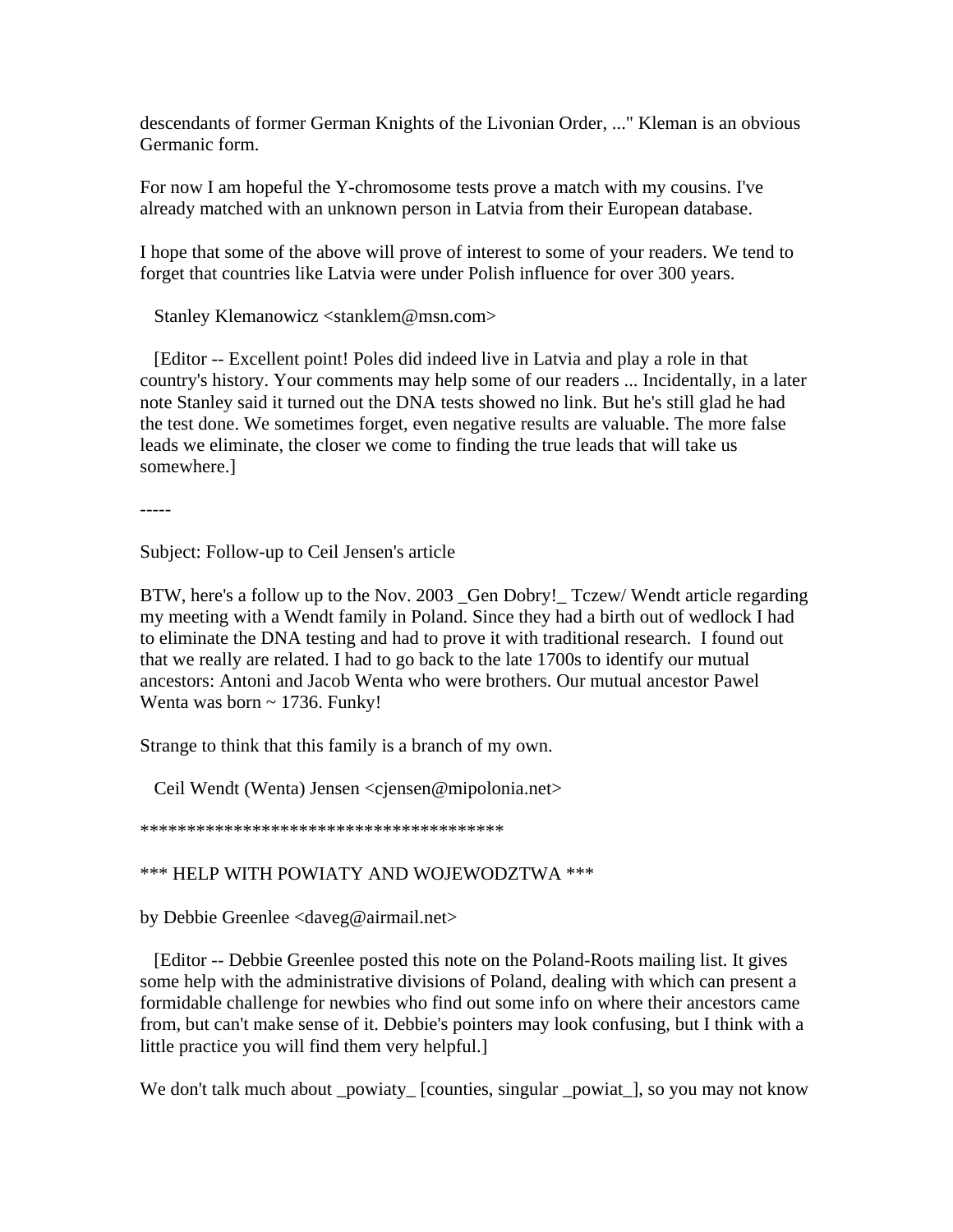the \_powiat\_ for your particular ancestral village in Poland. And perhaps you don't know the new \_wojewodztwo\_ [province] for your village (rarely is this needed in genealogy research since these new provinces only came about in Jan.1999).

Here is a site that should help you determine your powiat and wojewodztwo:

http://www.agnus.plusgsm.pl/zasieg/woj1.htm

(That's a \_number one \_after "woj".)

The pages list villages and \_powiaty\_ according to the new \_wojewodztwo\_. The page that comes up is for the NEW province Zachodnio-Pomorskie.

In order to find out in which NEW province your OLD one was located, go to this site:

http://hum.amu.edu.pl/~zbzw/ph/pro/plpro.html

Now, back to the village/powiat site:

http://www.agnus.plusgsm.pl/zasieg/woj1.htm

In order to access the other NEW wojewodztwa and powiaty, simply change the number 1 (one) in the URL to a 2, 3, 9, 16, and so on and click. Remember there are now 16 provinces in Poland (more confusion?).

The list of numbers that correspond to new provinces for the Website mentioned above is as follows:

- 1. Zachodniopomorskie
- 2. Pomorskie
- 3. Warminsko-Mazurskie
- 4. Podlaskie
- 5. Lubuskie
- 6. Wielkopolskie
- 7. Kujawy-Pomorskie
- 8. Mazowieckie
- 9. Lubelskie Lublin
- 10. Dolnoslaskie
- 11. Opolskie
- 12. Slaskie
- 13. Malopolskie
- 14. Podkarpackie
- 15. Swietokrzyskie
- 16. Lodzkie

Example -- the URL for the new woj. Mazowieckie would read: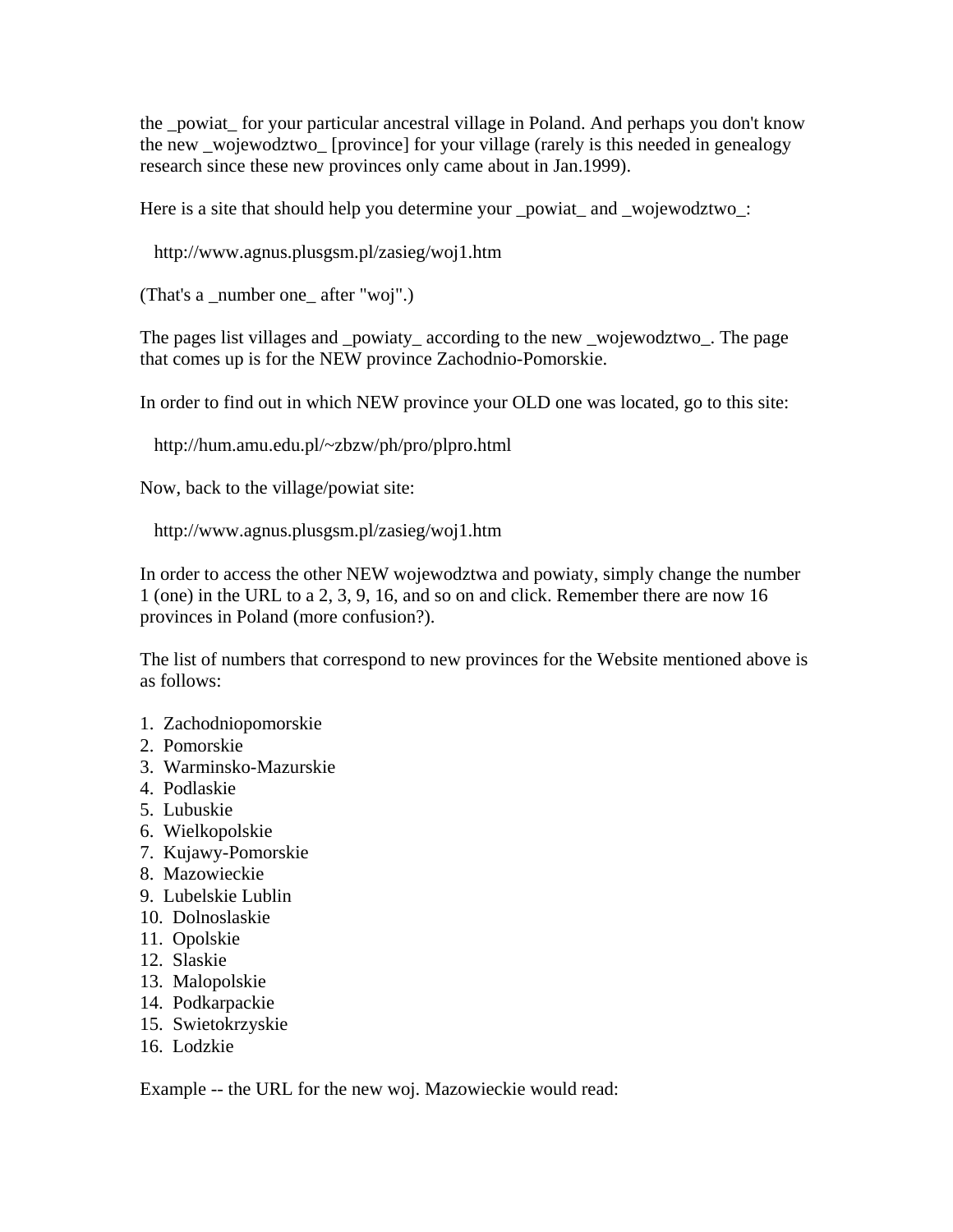http://www.agnus.plusgsm.pl/zasieg/woj8.htm

Rereading these instructions sure seems confusing, but once you try it, all will become clear! I think. ;)

\*\*\*\*\*\*\*\*\*\*\*\*\*\*\*\*\*\*\*\*\*\*\*\*\*\*\*\*\*\*\*\*\*\*\*\*\*\*\*

\*\*\* POLISH TRIVIA QUESTIONS \*\*\*

 [Editor: PolishRoots Vice President Paul Valasek <paval56@aol.com> came across a Polish trivia game with a variety of questions in various categories. Some are simple, some quite challenging. See if you know the answers, which will appear in the next issue of \_Gen Dobry!\_. We want to thank Tom Bratkowski for permission to reprint these.]

General

-- What Polish-American fraternal organization has athletics as its focus?

Humanities

-- What character did Marlon Brando play in the movie, "A Streetcar Named Desire"?

**History** 

-- In what country did Kosciuszko die?

People

-- In what U.S. city was Polish-American actress Loretta Swit born?

Geography

-- In what Polish city is the historic Sukiennice or Cloth Hall located?

Reprinted with permission from Polish American Trivia & Quadrivia, Powstan, Inc. If interested in learning more, contact Paul Valasek <paval56@aol.com>.

\*\*\*\*\*\*\*\*\*\*\*\*\*\*\*\*\*\*\*\*\*\*\*\*\*\*\*\*\*\*\*\*\*\*\*\*\*\*\*

\*\*\* UPCOMING EVENTS \*\*\*

[Note: the PolishRoots Events Calendar

<http://www.polishroots.org/coming\_events.htm> usually has more info than we have room for here. If you have an event coming up you want Polish genealogical researchers to know about, send as much info as possible to <Events@PolishRoot.org>.]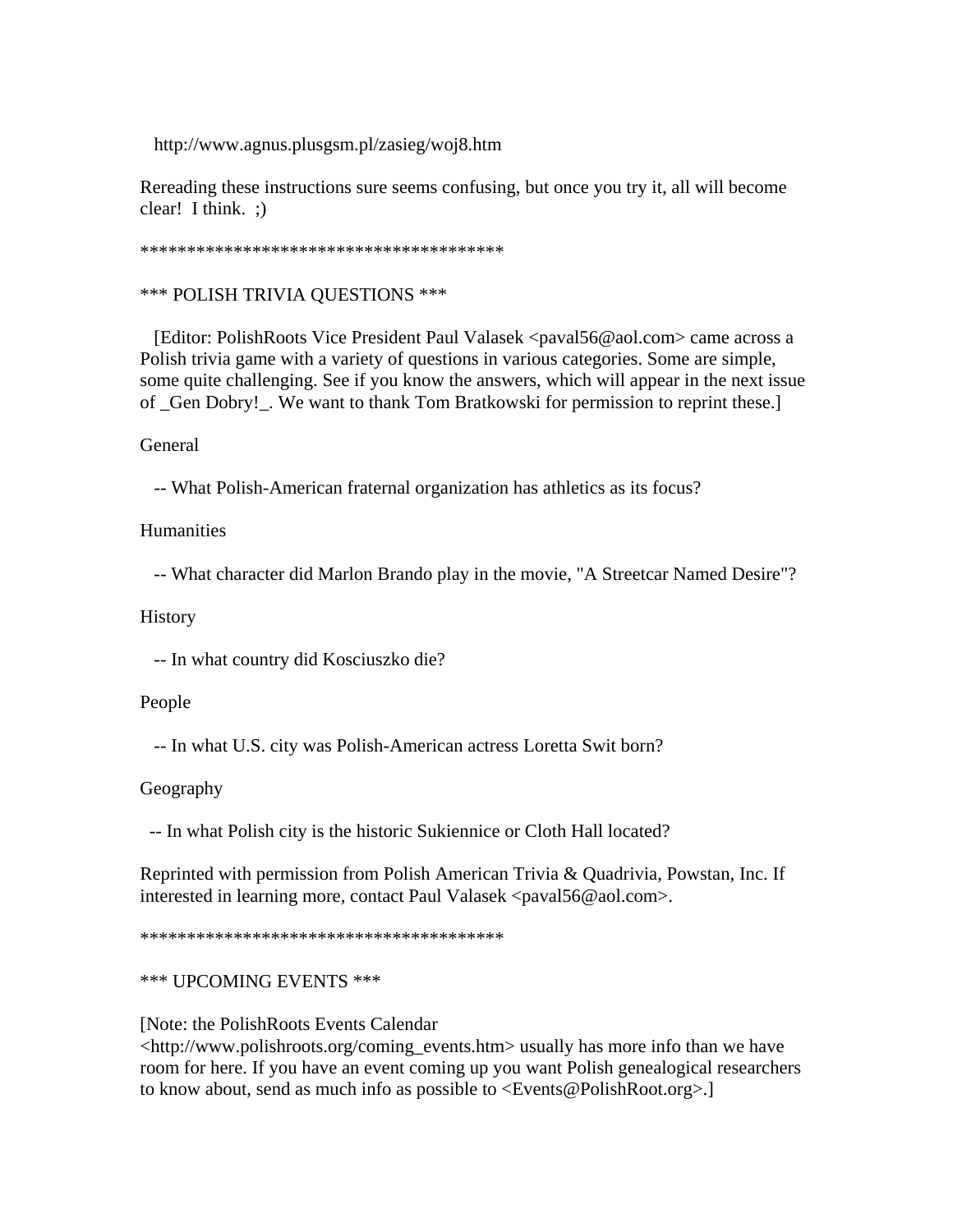January 8-11, 2004

## POLISH AMERICAN HISTORICAL ASSOCIATION ANNUAL CONFERENCE

To be held in Washington, D.C. in conjunction with the American Historical Association. For the full program visit their site at www.polishamericanstudies.org.

==========

January 22-24, 2004

NGS-Gentech St. Louis, MO

For details visit:

http://www.eshow2000.com/ngsgentech/register\_now.cfm

 $=$ =========

January 24, 2004

#### POLISH GENEALOGICAL SOCIETY OF CALIFORNIA MEETING

LA-FHC, 10741 Santa Monica Blvd, Los Angeles CA

Dr. Robert S. Sherins will speak on using maps in genealogical research. For more information see www.pgsca.org.

==========

February 21, 2004

The Legion of Young Polish Women will present its 2004 debutantes at the 65th Annual White and Red Ball at the Grand Ballroom, Chicago Hilton Towers. For further information write: Legion of Young Polish Women, 5216 W. Lawrence Ave., Chicago IL 60630.

==========

March 27, 2004

POLISH GENEALOGICAL SOCIETY OF CALIFORNIA MEETING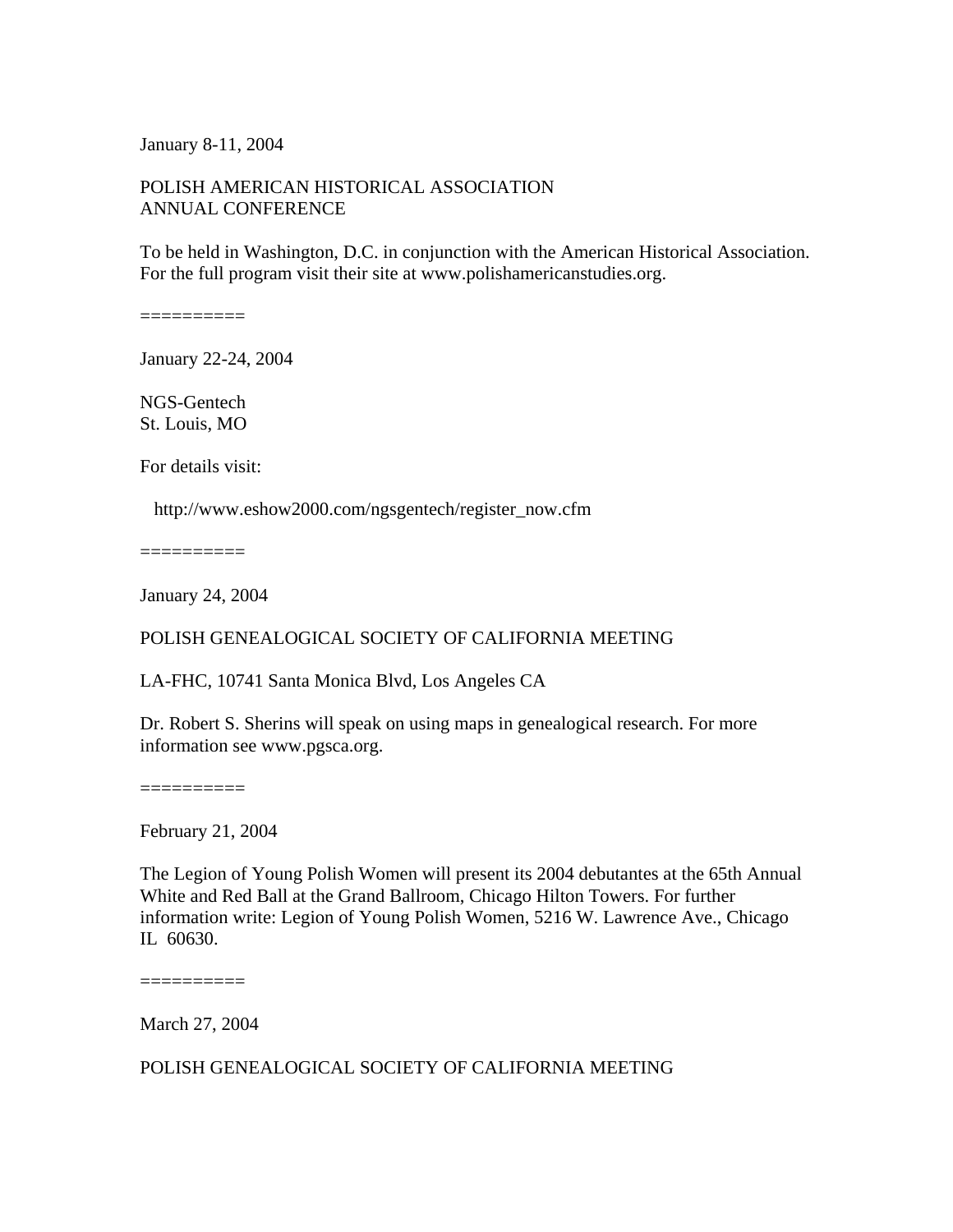LA-FHC, 10741 Santa Monica Blvd, Los Angeles CA. For more information see www.pgsca.org.

==========

April 16-19, 2004

UNITED POLISH GENEALOGICAL SOCIETIES Biennial Conference Salt Lake City, Utah

To be held at:

Best Western Salt Lake Plaza Hotel 122 West South Temple Salt Lake City, UT 84101

To make reservations call: 800-366-3684. Identify yourself with "United Polish Genealogical Societies." Guaranteed Rates: Single/Double -- \$79.00 per night, Triple/Quad -- \$86.00 per night

Conference Speakers: Daniel Schlyter Ceil Jensen George Ott Sonja Nishimoto

Conference Fee: \$70:00 includes admission to sessions, materials packet, Sunday morning breakfast buffet, Monday hospitality, and dinner banquet.

Travel Arrangements: Make your own travel arrangements. Airlines serving Salt Lake City include American, Continental, Delta, Southwest, Northwest, & United. Be sure to check the Internet for discounted fares, e.g., www.lowestfare.com, www.expedia.com, www.priceline.com, www.southwest.com, etc.

The 2004 conference is co-hosted by PGS-California and PGS-America. Paul Lipinski is the chairperson. Email: Paul.Lipinski@acm.org.

Additional conference particulars will be announced in the coming months. Check the Websites PGSCA.org and PolishRoots.org for additional information as it becomes available. Or contact Paul Lipinski <Paul.Lipinski@acm.org>.

\*\*\*\*\*\*\*\*\*\*\*\*\*\*\*\*\*\*\*\*\*\*\*\*\*\*\*\*\*\*\*\*\*\*\*\*\*\*\*

\*\*\* MORE USEFUL WEB ADDRESSES \*\*\*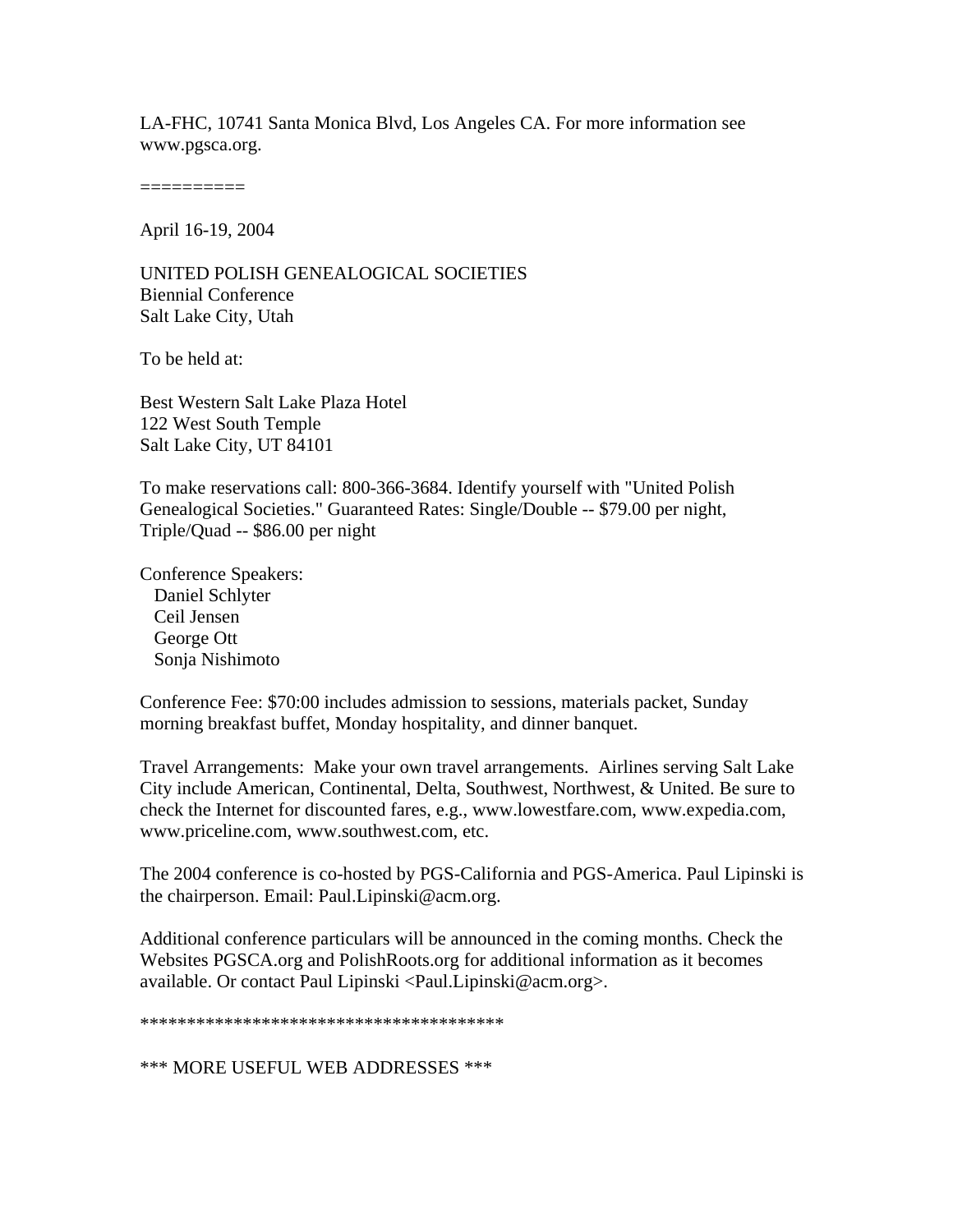http://ftp.rootsweb.com/pub/review/20031224.txt

 The December 24th issue of \_Roots Web Review\_ (Vol. 6, No. 52, available at the URL above) includes "Alternatives to IRCs" (International Reply Coupons). This article details several good suggestions on how to to prepay postage for folks you correspond with in Poland or other countries without using IRCs, which can be hit-or-miss (people in other countries often have no idea what these pieces of paper are, and throw them away). One clever gentleman finds out how much the postage will be, then contacts a local stamp dealer to buy mint-condition stamps in that amount for the country in question and encloses them with his correspondence. He says this is a cheap, convenient way to handle the matter. There are other good ideas, too. I strongly recommend reading this article!

 The December 21 issue of \_Nu? What's New? (Avotaynu's e-zine for Jewish genealogy) mentioned that the Hamburg Emigrant Lists on the Internet have been updated through 1905. So the site continues to grow and include more data. Be sure to check it every so often for the latest updates.

http://www.mylanguageexchange.com

\_\_\_\_\_\_\_\_\_\_\_\_\_\_\_\_\_\_\_\_\_\_\_\_\_\_\_\_\_\_

\_\_\_\_\_\_\_\_\_\_\_\_\_\_\_\_\_\_\_\_\_\_\_\_\_\_\_\_\_\_

\_\_\_\_\_\_\_\_\_\_\_\_\_\_\_\_\_\_\_\_\_\_\_\_\_\_\_\_\_\_

\_\_\_\_\_\_\_\_\_\_\_\_\_\_\_\_\_\_\_\_\_\_\_\_\_\_\_\_\_\_

\_\_\_\_\_\_\_\_\_\_\_\_\_\_\_\_\_\_\_\_\_\_\_\_\_\_\_\_\_\_

On the Genpol mailing list, Alice  $\langle$ aliceboss@juno.com $\rangle$  said she used this site to contact a young teacher in Gorlice who wanted an online American pen pal so she could improve her English. Alice said she's learned a bit about Polish by exchanging info with her pen pal. There is a modest fee to register, but there are 400 or so people from Poland registered who'd like to practice their English. If you get lucky and find a contact living in your area of interest, it can be a huge help in learning about the history, customs, language, etc.! So it's one more potential source of info that might be worth checking.

http://www.wcrl.ars.usda.gov/cec/java/lat-long.htm

 On the Galicia mailing list, Laurence Krupnak <Lkrupnak@erols.com> suggested using this site to calculate the Great Circle Distance between any two points on Earth. This can tell you, for instance, how far Krakow is from Grodno, or Poznan from Minsk. You never know when some prosaic bit of data like that might have a bearing on your research.

http://www.caw.wp.mil.pl/

 On the same list, Laurence also responded to a request on where to write to get info on military records of ethnic Poles born in the Ukrainian part of Galicia. He cited the address above, as well as http://www-hoover.stanford.edu/hila/easteurope.htm

http://pirmojiknyga.mch.mii.lt/Leidiniai/Prusviet.en.htm#vietovardziai

For those with roots in what used to be East Prussia (Lithuania Minor), now ruled by

http://www.hamburg.de/fhh/behoerden/staatsarchiv/link\_to\_your\_roots/english/index.ht m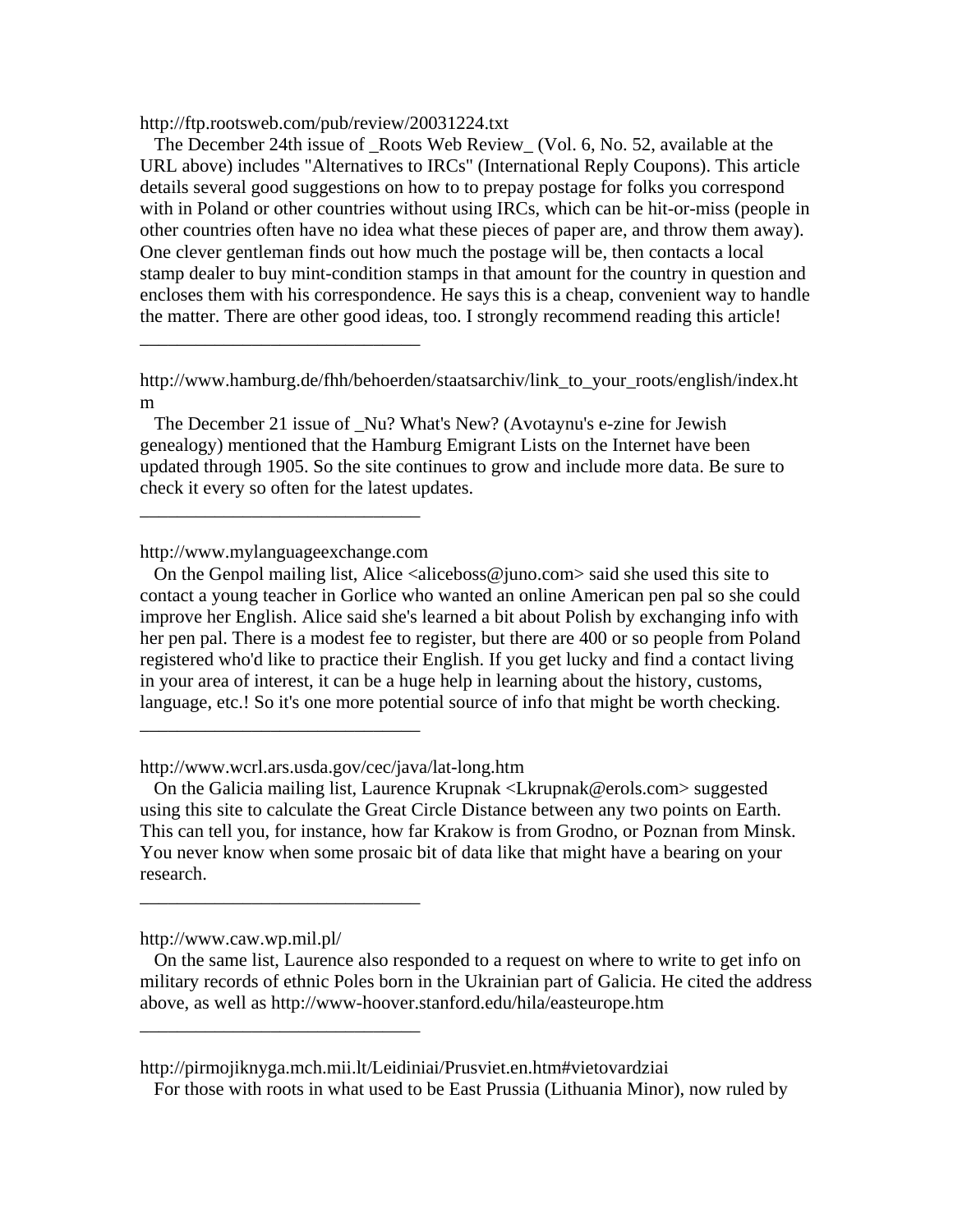Russia as the province of Kaliningrad, it can be very difficult to keep track of the names of places. They have been called by names in German, Lithuanian, and Russian. This site may help you put them together. It was pointed out by Thomas Sadauskas <Thomas.Sadauskas@tma.osd.mil> on the Lithuanian Genealogy mailing list.

http://people.stevemorse.org/gayle.riley/

\_\_\_\_\_\_\_\_\_\_\_\_\_\_\_\_\_\_\_\_\_\_\_\_\_\_\_\_\_\_

\_\_\_\_\_\_\_\_\_\_\_\_\_\_\_\_\_\_\_\_\_\_\_\_\_\_\_\_\_\_

 For those interested in learning more on the Magnates of Eastern Europe, Gayle Schlissel Riley <Key2pst@pacbell.net> posted a note on the soc.genealogy.jewish newsgroup mentioning this page on Steve Morse's Website. This resource can be used in addition to Avotaynu's page on this subject at http://www.avotaynu.com/magnates.htm.

http://www.loc.gov/rr/european/phonepo/pophone.html

On the Poland-Roots mailing list Ceil Jensen <cjensen@mipolonia.net> gave this link to a page on "Telephone Directories from Poland" at the Website of the Library of Congress European Reading Room (basic site: http://lcweb.loc.gov/rr/european/).

http://www.uazone.net/gallery/links.html

\_\_\_\_\_\_\_\_\_\_\_\_\_\_\_\_\_\_\_\_\_\_\_\_\_\_\_\_\_\_

\_\_\_\_\_\_\_\_\_\_\_\_\_\_\_\_\_\_\_\_\_\_\_\_\_\_\_\_\_\_

\_\_\_\_\_\_\_\_\_\_\_\_\_\_\_\_\_\_\_\_\_\_\_\_\_\_\_\_\_\_

On the Galicia mailing list Svetlana (per Bohdan Yurkiv)  $\langle$ boss@alphalink.com.au> mentioned that this site has photos of old and new Ukraine, to show how ancestors from that country lived. These sites were also recommended: http://galiciana.lta.lviv.ua/ and http://www.karpaty.com.ua/gallery/fullgallery.php3?PHPSESSID=ed7102b71c1fe51d0ea 7ba9b730357e0. (Please note, that last URL will not work unless copied as one long line into the address box of your browser).

http://www.imagepartners.co.uk/Thesaurus/Search.aspx

 On the Lithuanian Genealogy mailing list, Terry <TerryinSR@aol.com> said this was a fun site to try out. "When you enter your surname, it lists all the soundex and other variations of your surname and even tells you how many hits it has for each name. For those who are unsure of original spellings, it might give you some new ideas for searching!"

http://www.geocities.com/tfboettger/russian/rusgen.htm

\*\*\*\*\*\*\*\*\*\*\*\*\*\*\*\*\*\*\*\*\*\*\*\*\*\*\*\*\*\*\*\*\*\*\*\*\*\*\*

YOU MAY REPRINT articles from Gen Dobry!, PROVIDED: (1) the reprint is used for non-commercial, educational purposes; and (2) the following notice appears at the end of the article: Written by [authors name, e-mail address, and URL, if given].

On the Herbarz mailing list, Nikolai v. Pock  $\langle \text{pokrzywnickiana}\ \varphi \rangle$  vahoo.de pointed out that T. F. Boettger's comprehensive index on Russian nobility with hints at sources is available at this site.